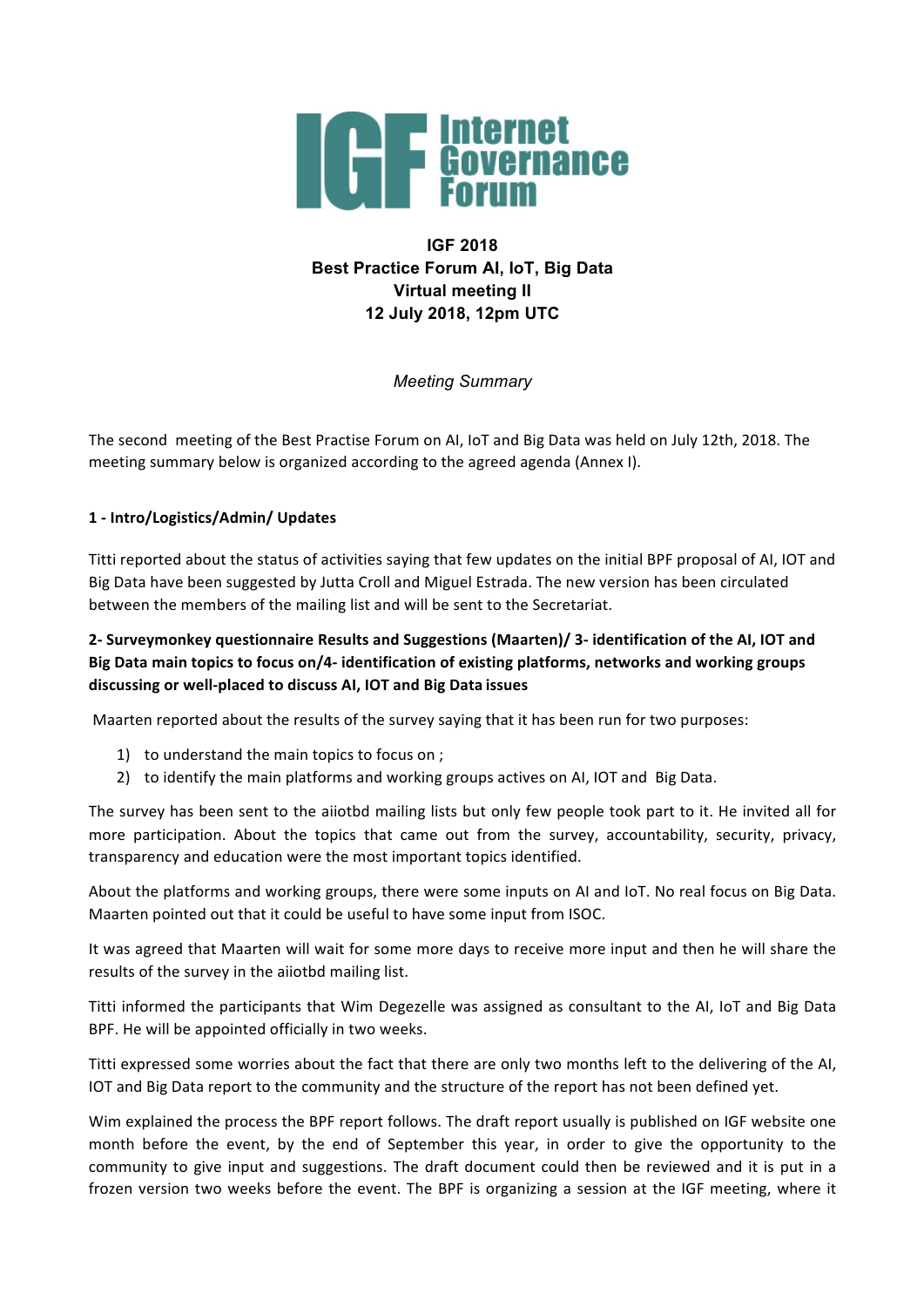presents its draft output and further discusses with the community. After the IGF meeting the draft report is updated to include the additional comments from the community, is finalized and included as part of the official outcome of the 2018 IGF. 

Wim explained that considering the limited time available it would be important to agree, as soon as possible, on a rough structure for the report, what will make it easier for people to add information to the document. The structure and content of the document is entirely up to the BPF to decide, but based on the BPF's proposal and given that it is the first time a BPF is organized in these topics, he suggested to have a first chapter of the report defining and explaining the differences between the three technologies. The second could be more focused on the BPF topics and the platform to be involved. In his experience outreach and connectioning to existing platforms dealing with issues related to the BPF topics, goes via individual participants to the BPF and takes time.

Wim also explained to the participants the meaning and the purpose of the BPF as a bottom up approach to bring together different stakeholders to share experiences and best practices.

# **5** - sharing common views, problems and best practices between the components of the aiiotbd mailing **list**

Anja Gengo, focal point of NRIs, explained as in the past the BPF have always collaborated with NRIs and they have benefit a lot about this collaboration. There are several examples of this cooperation: BPF on Cybersecurity, CENB, BPF on Gender, IPV6 and so on. She also pointed out that maybe some NRIs have had a limited discussion on Artificial Intelligence as is a new emerging topic but for IoT and Big Data, those topics have been discussed since long time, therefore it could be useful to use NRIs network to understand how to better share views and best practices. The reports and questionnaires the NRIs issue after the annual event could also be very useful.

# 6 - Roadmap, next steps on engaging MAG, IGF community on the AI, IOT, BIG DATA BPF, future agenda **items.**

Jutta asked for more information about the schedule of the BPF for the first and second year.

Titti explained that one of the objectives of the BPF is to understand how AI, IoT and Big Data could be used to reach SDG objectives. The initial idea was to have in the first year the topics discussion and platforms inclusion in the debate leaving the discussion of SDG objectives to the second year.

Titti pointed out that considering the limited time available maybe that could be some adjustment on the initial scheduling.

The schedule as specified in the proposal is reported below:

# **2018**

- 1. Identify existing platforms and communication mechanisms between stakeholder groups discussing or well-placed to discuss AI, IOT and Big Data issues;
- 2. Analyze the main AI, IOT and Big Data applications used in Internet and the related benefits/threats;
- 3. Identify common problems and best practices to fix them;
- 4. Activate a network with the main existing working group on AI, IoT and Big Data (ICANN, RIRs, IETF, ITU, AgID, OECD, IEEE, the relevant DCs within the IGF framework, etc.) to share results and best practices;

# **2019**

- 5. Identify how AI, IOT and Big Data can be used to reach SDG objectives; Identify the impacts on policies and regulations as well as budget implications for governments (computing power, bandwidth, technical capacity, critical infrastructure);
- 6. Verify roles and responsibilities of the different stakeholder groups and explore if it there is ground for global common policy recommendations as outcome of the BPF.